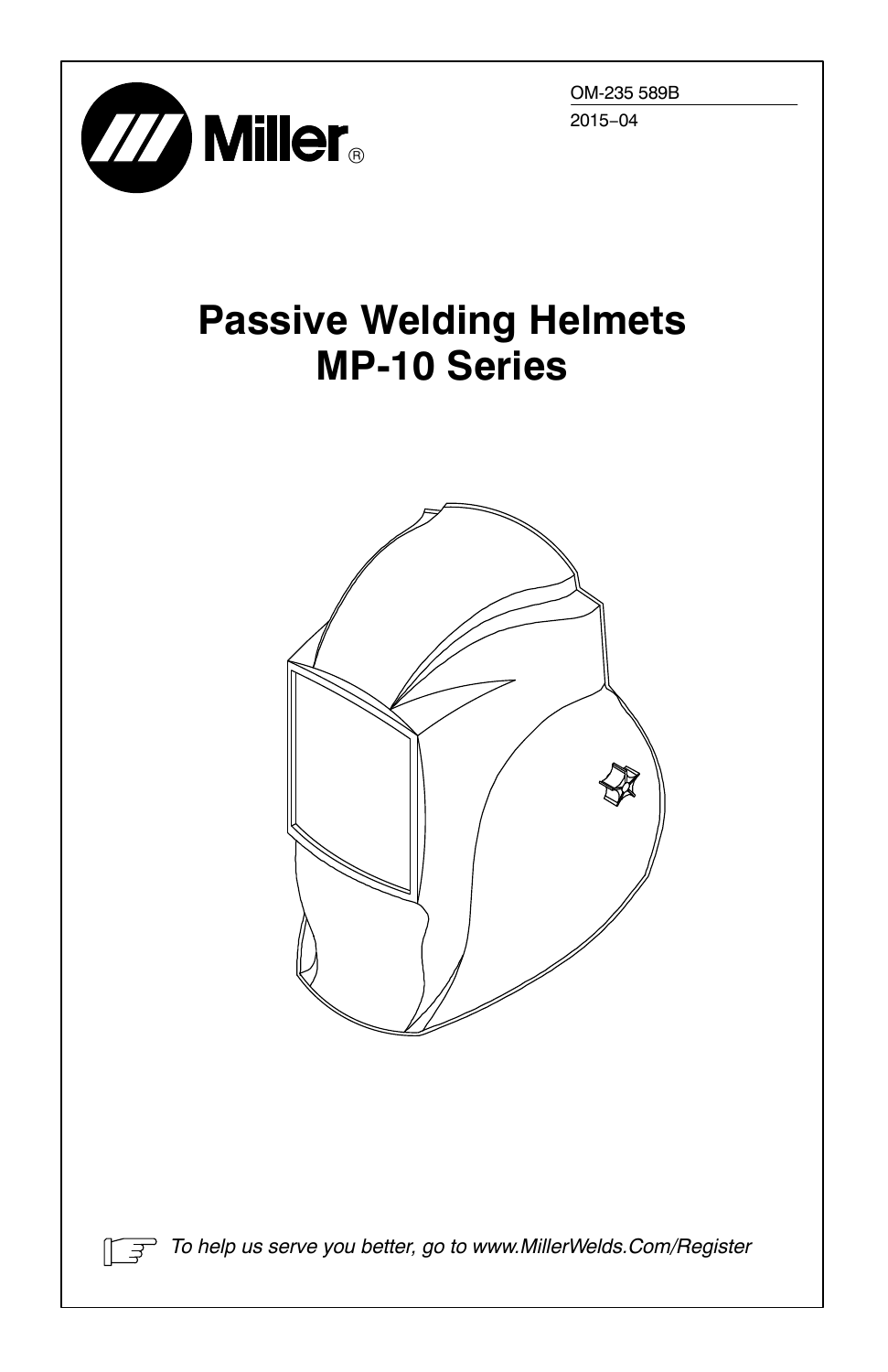# **TABLE OF CONTENTS**

|      | SECTION 1 - WELDING HELMET SAFETY PRECAUTIONS - READ BEFORE USING                                                               | 1                       |
|------|---------------------------------------------------------------------------------------------------------------------------------|-------------------------|
|      |                                                                                                                                 | 1                       |
| 1-2. |                                                                                                                                 | $\blacksquare$          |
|      |                                                                                                                                 | 3                       |
|      |                                                                                                                                 | 3                       |
|      |                                                                                                                                 | - 3                     |
|      |                                                                                                                                 | $\overline{\mathbf{4}}$ |
|      | SECTION 3 – OPERATING INSTRUCTIONS $\ldots \ldots \ldots \ldots \ldots \ldots \ldots \ldots \ldots \ldots \ldots \ldots \ldots$ | $\overline{\mathbf{4}}$ |
|      |                                                                                                                                 | 5                       |
|      |                                                                                                                                 | - 6                     |
|      |                                                                                                                                 |                         |
|      |                                                                                                                                 | 7                       |
|      |                                                                                                                                 | - 8                     |
|      |                                                                                                                                 | 9                       |
|      |                                                                                                                                 |                         |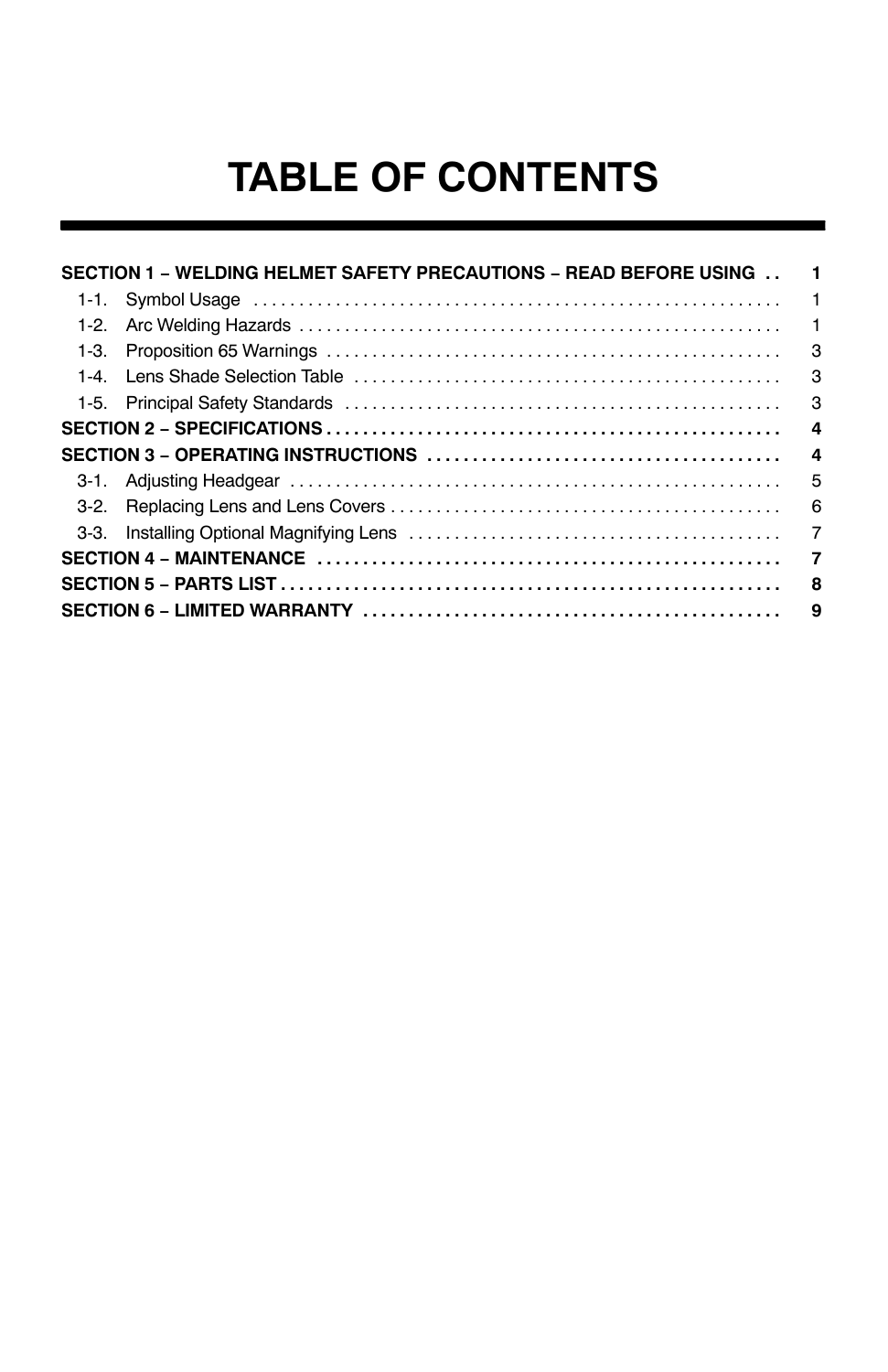## <span id="page-2-0"></span>**SECTION 1 − WELDING HELMET SAFETY PRECAUTIONS − READ BEFORE USING**

**Protect yourself and others from injury — read, follow, and save these important safety precautions and operating instructions.**

## **1-1. Symbol Usage**



DANGER! - Indicates a hazardous **situation which, if not avoided, will result in death or serious injury. The possible hazards are shown in the adjoining symbols or explained in the text.**



**Indicates a hazardous situation which, if not avoided, could result in death or serious injury. The possible hazards are shown in the adjoining symbols or explained in the text.**

*NOTICE* − *Indicates statements not related to personal injury.*

*Indicates special instructions.* **− Indicates a hazardous**



This group of symbols means Warning! Watch Out! ELECTRIC SHOCK, MOVING PARTS, and HOT PARTS hazards. Consult symbols and related instructions below for necessary actions to avoid the hazards.

## **1-2. Arc Welding Hazards**



### **Only qualified persons should install, operate, maintain, and repair this unit.**

### **ARC RAYS can burn eyes and skin.**

Arc rays from the welding process produce intense visible and invisible (ultraviolet and infrared) rays that can burn eyes and skin. Sparks fly off from the weld.

- Wear a welding helmet fitted with a proper shade of filter to protect your face and eyes when welding or watching (see ANSI Z49.1 and Z87.1 listed in Safety Standards). Refer to Lens Shade Selection table in Section [1-4.](#page-4-0)
- Wear approved safety glasses with side shields under your helmet.
- Use protective screens or barriers to protect others from flash, glare, and sparks; warn others not to watch the arc.
- Wear body protection made from durable, flame−resistant material (leather, heavy cotton, wool). Body protection includes oil-free clothing such as leather gloves, heavy shirt, cuffless trousers, high shoes, and a cap.
- Before welding, adjust the auto-darkening lens sensitivity setting to meet the application.
- Stop welding immediately if the auto-darkening lens does not darken when the arc is struck. See the Owner's Manual for more information.

helmet 2013-09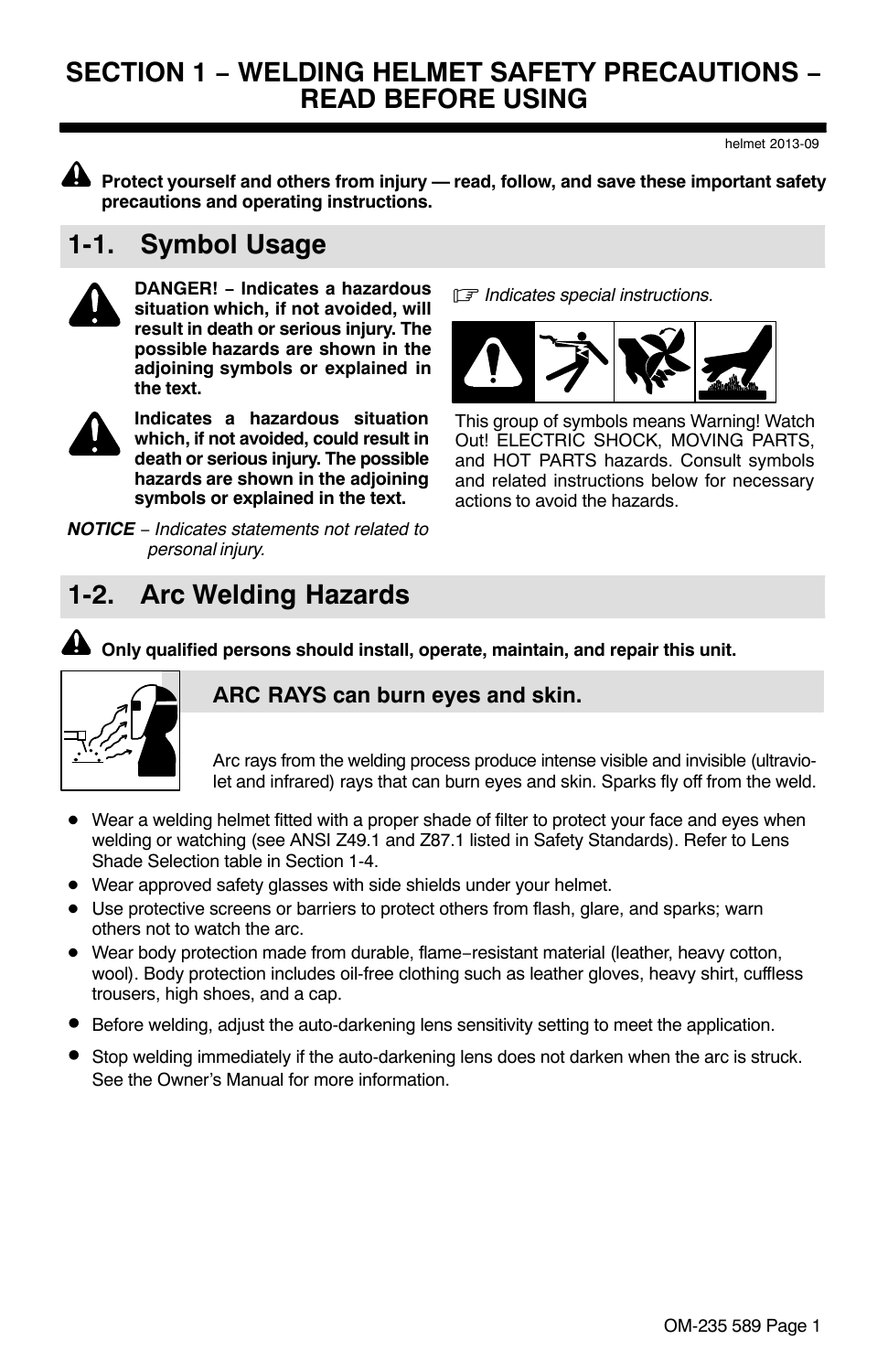

### **WELDING HELMETS do not provide unlimited eye, ear, and face protection.**

Arc rays from the welding process produce intense visible and invisible (ultraviolet and infrared) rays that can burn eyes and skin. Sparks fly off from the weld.

- Use impact resistant safety spectacles or goggles and ear protection at all times when using this welding helmet.
- Do not use this helmet while working with or around explosives or corrosive liquids.
- Do not weld in the overhead position while using this helmet.
- Inspect the auto-lens frequently. Immediately replace any scratched, cracked, or pitted cover lenses or auto-lenses.



#### **NOISE can damage hearing.**

Noise from some processes or equipment can damage hearing.

Wear approved ear protection if noise level is high.



### **READ INSTRUCTIONS.**

- Read and follow all labels and the Owner's Manual carefully before installing, operating, or servicing unit. Read the safety information at the beginning of the manual and in each section.
- Use only genuine replacement parts from the manufacturer.
- Perform maintenance and service according to the Owner's Manuals, industry standards, and national, state, and local codes.



#### **FUMES AND GASES can be hazardous.**

Welding produces fumes and gases. Breathing these fumes and gases can be hazardous to your health.

- Keep your head out of the fumes. Do not breathe the fumes.
- If inside, ventilate the area and/or use local forced ventilation at the arc to remove welding fumes and gases. The recommended way to determine adequate ventilation is to sample for the composition and quantity of fumes and gases to which personnel are exposed.
- If ventilation is poor, wear an approved air-supplied respirator.
- Read and understand the Safety Data Sheets (SDSs) and the manufacturer's instructions for adhesives, coatings, cleaners, consumables, coolants, degreasers, fluxes, and metals.
- Work in a confined space only if it is well ventilated, or while wearing an air-supplied respirator. Always have a trained watchperson nearby. Welding fumes and gases can displace air and lower the oxygen level causing injury or death. Be sure the breathing air is safe.
- Do not weld in locations near degreasing, cleaning, or spraying operations. The heat and rays of the arc can react with vapors to form highly toxic and irritating gases.
- Do not weld on coated metals, such as galvanized, lead, or cadmium plated steel, unless the coating is removed from the weld area, the area is well ventilated, and while wearing an airsupplied respirator. The coatings and any metals containing these elements can give off toxic fumes if welded.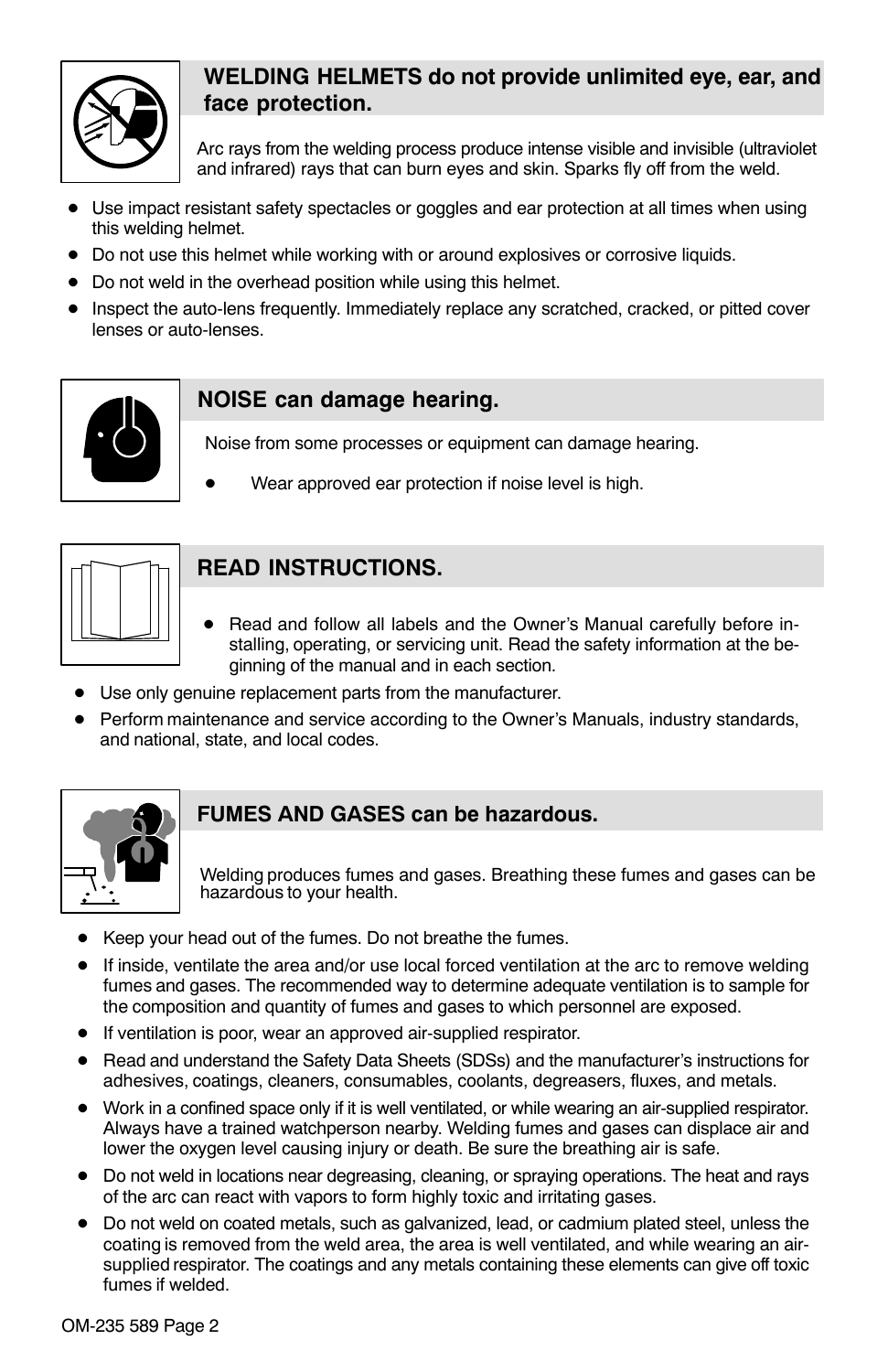## <span id="page-4-0"></span>**1-3. Proposition 65 Warnings**



**Welding or cutting equipment produces fumes or gases which contain chemicals known to the State of California to cause birth defects and, in some cases, cancer. (California Health & Safety Code Section 25249.5 et seq.)**

**This product contains chemicals, including lead, known to the state of California to cause cancer, birth defects, or other reproductive harm.** *Wash hands after use.*

## **1-4. Lens Shade Selection Table**

| <b>Process</b>                                                                   | Electrode Size<br>in. (mm)                                                                         | <b>Arc Current</b><br>in<br><b>Amperes</b>                                              | <b>Minimum</b><br><b>Protective</b><br>Shade No. | <b>Suggested</b><br>Shade No.<br>(Comfort)*    |
|----------------------------------------------------------------------------------|----------------------------------------------------------------------------------------------------|-----------------------------------------------------------------------------------------|--------------------------------------------------|------------------------------------------------|
| Shielded Metal Arc<br>Welding (SMAW)                                             | Less than 3/32 (2.4)<br>$3/32 - 5/32$ (2.4-4.0)<br>$5/32 - 1/4$ (4.0-6.4)<br>More than $1/4$ (6.4) | Less than 60<br>$60 - 160$<br>160-250<br>250-550                                        | $\overline{7}$<br>8<br>10<br>11                  | 10<br>12<br>14                                 |
| Gas Metal<br>Arc Welding<br>(GMAW)<br><b>Flux Cored</b><br>Arc Welding<br>(FCAW) |                                                                                                    | Less than 60<br>$60 - 160$<br>160-250<br>250-500                                        | $\overline{7}$<br>10<br>10<br>10                 | 11<br>12<br>14                                 |
| Gas Tungsten Arc<br>Welding (TIG)                                                |                                                                                                    | Less than 50<br>$50 - 150$<br>150-500                                                   | 8<br>8<br>10                                     | 10<br>12<br>14                                 |
| Air Carbon<br>Arc Cutting (CAC-A)                                                | Light<br>Heavy                                                                                     | Less than 500<br>500-1000                                                               | 10<br>11                                         | 12<br>14                                       |
| Plasma Arc<br>Cutting (PAC)                                                      |                                                                                                    | Less than 20<br>$20 - 40$<br>$40 - 60$<br>$60 - 80$<br>80-300<br>$300 - 400$<br>400-800 | 4<br>5<br>6<br>8<br>8<br>9<br>10                 | $\overline{4}$<br>5<br>6<br>8<br>9<br>12<br>14 |
| Plasma Arc Welding<br>(PAW)                                                      |                                                                                                    | Less than 20<br>$20 - 100$<br>$100 - 400$<br>400-800                                    | 6<br>8<br>10<br>11                               | $6 - 8$<br>10<br>12<br>14                      |

Reference: ANSI Z49.1:2005

\* Start with a shade that is too dark to see the weld zone. Then, go to a lighter shade which gives a sufficient view of the weld zone without going below the minimum.

## **1-5. Principal Safety Standards**

*Safety in Welding, Cutting, and Allied Processes,* ANSI Standard Z49.1, is available as a free download from the American Welding Society at http://www.aws.org or purchased from Global Engineering Documents (phone: 1-877-413-5184, website: www.global.ihs.com).

*Safe Practice For Occupational And Educational Eye And Face Protection,* ANSI Standard Z87.1, from American National Standards Institute, 25 West 43rd Street, New York, NY 10036 (phone: 212-642-4900, website: www.ansi.org).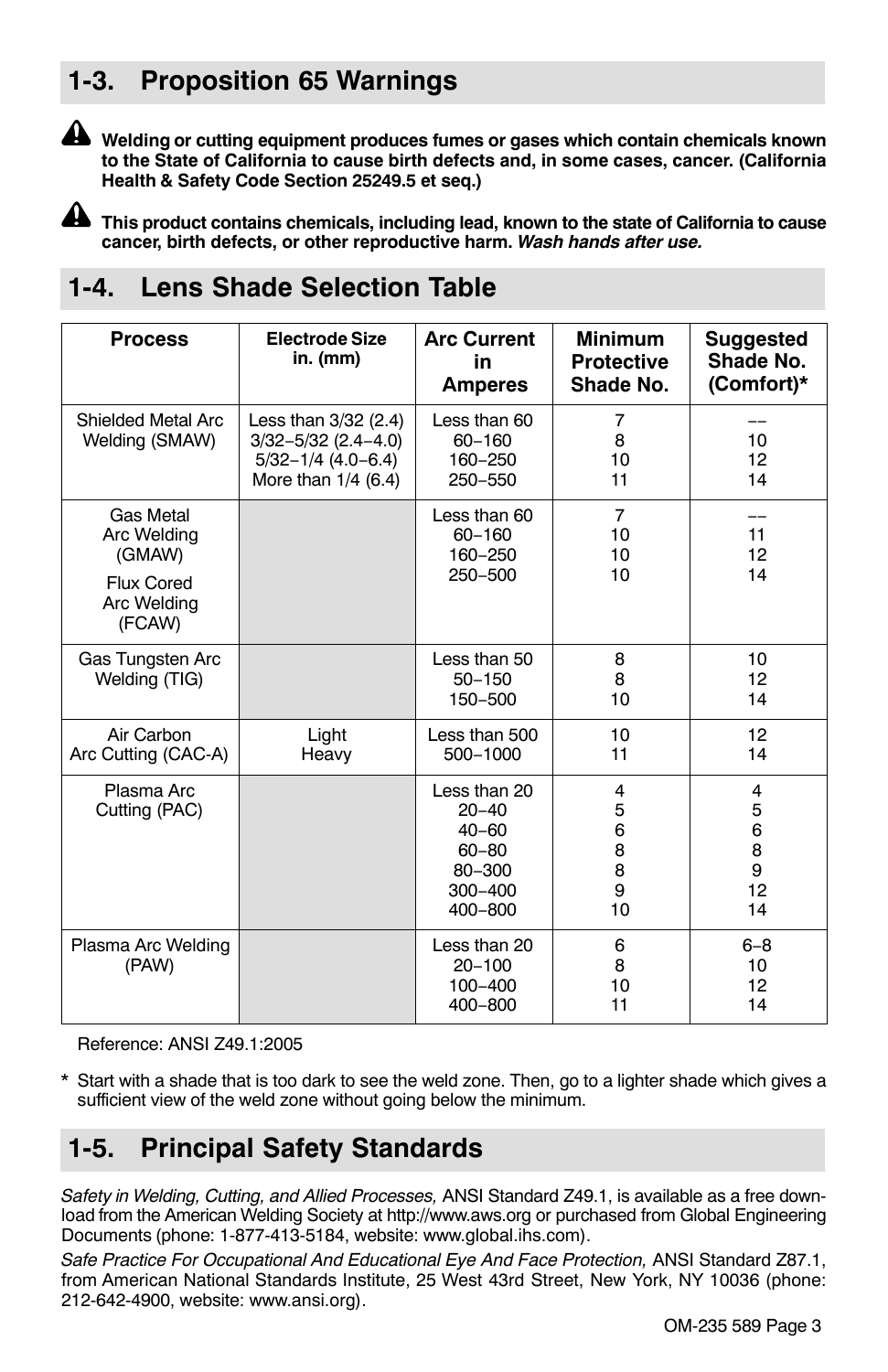## **SECTION 2 − SPECIFICATIONS**

<span id="page-5-0"></span>

| Specification        | Model                                       |  |  |
|----------------------|---------------------------------------------|--|--|
| <b>Viewing Field</b> | $4 \times 4$ in.                            |  |  |
|                      | $(102 \times 108 \text{ mm})$               |  |  |
| Lens Shade           | Passive (Fixed Shade) No. 10 Lens           |  |  |
|                      | (Upgradeable to Auto-Darkening Lens)        |  |  |
| <b>Total Weight</b>  | 18 oz (510 g)                               |  |  |
| Standards            | ANSI Z87.1+(2010) and CSA                   |  |  |
| Warranty             | Thirty Day Limited Warranty (See Section 6) |  |  |
| Accessories          | <b>Hard Hat Adapter</b>                     |  |  |
|                      | Magnifying Lens                             |  |  |
|                      | Auto-Darkening Lens Upgrade Kit             |  |  |

# **Notes**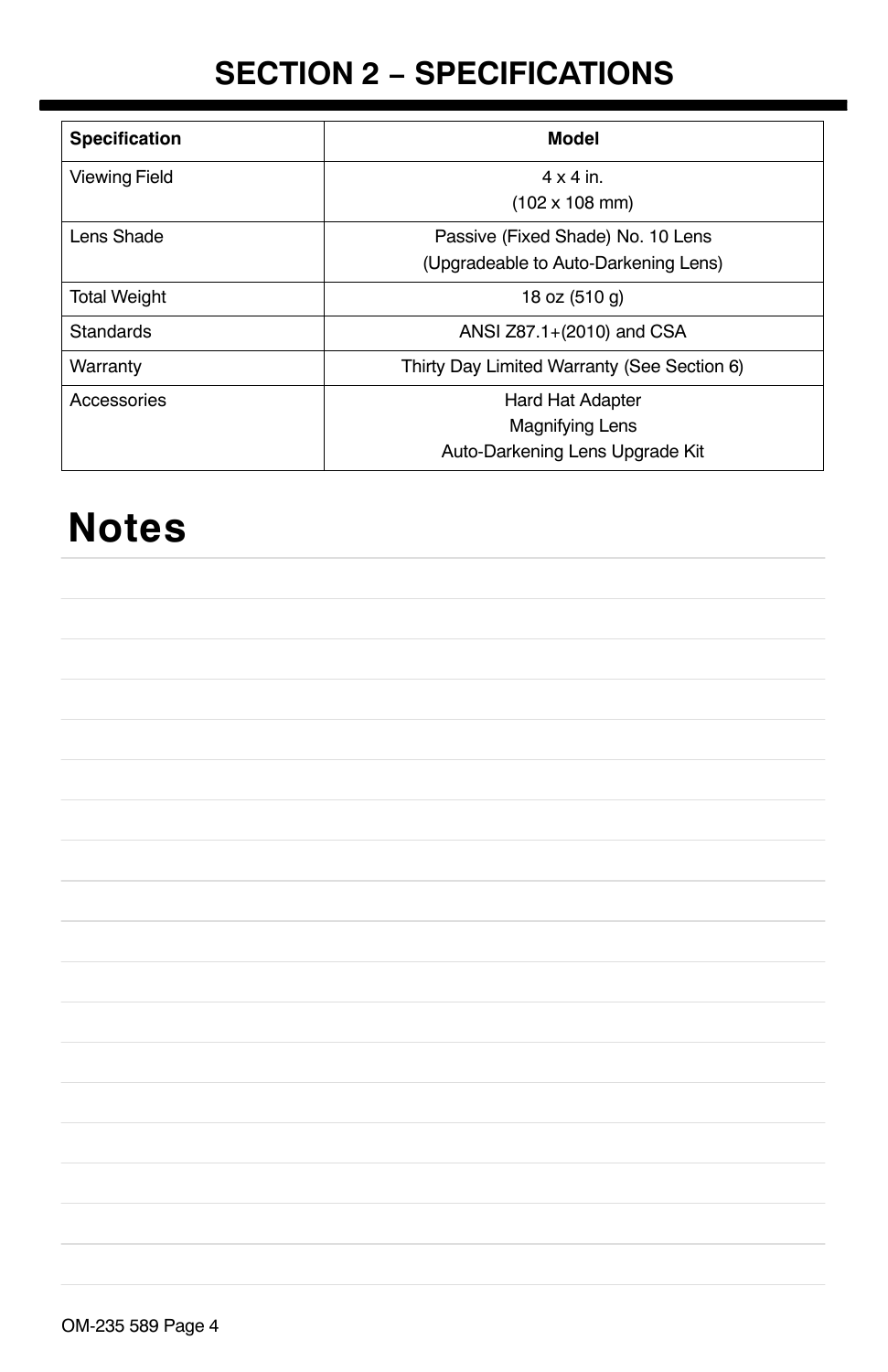#### <span id="page-6-0"></span>**3-1. Adjusting Headgear**



- *There are four headgear adjustments: headgear top, tightness, distance adjustment, and angle adjustment.*
- 1 Headgear Top Adjustment

Adjusts headgear for proper depth on the head to ensure correct balance and stability.

2 Headgear Tightness **Adjustment** 

Adjusts headgear for a secure fit. To adjust, push in the adjusting knob located on the back of the headgear. Turn knob left or right to obtain desired tightness.

- *If adjustment is limited, it may be necessary to remove the comfort cushion.*
- 3 Distance Adjustment

Adjusts the distance between the face and the lens. To adjust, loosen both outside tension knobs and press inward to free from adjustment slots. Move forward or back to desired position and retighten. (Both sides must be equally positioned for proper vision.)

4 Angle Adjustment

Four pins on the right side of the headband top provide adjustment for the forward tilt of the helmet. To adjust, loosen the right outside tension adjustment knob then lift on the control arm tab and move it to the desired position. Retighten tension adjustment knob.

- *When using the back distance adjustment position, only the back three angle adjustment pins can be used.*

804 793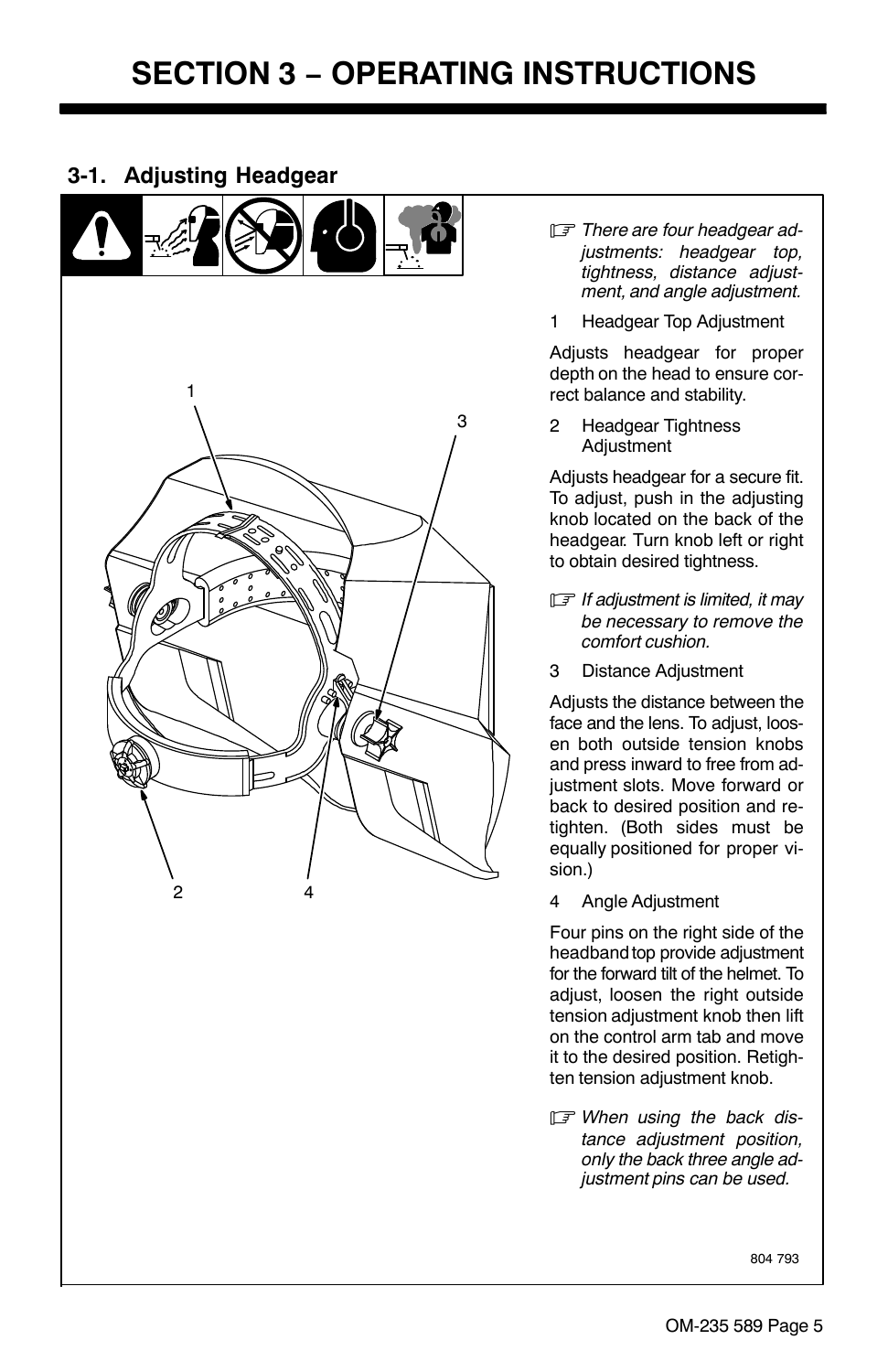<span id="page-7-0"></span>**3-2. Replacing Lens and Lens Covers**





805 051

**! Never use the helmet without the inside and outside lens** properly **installed. Welding spatter will damage the lens and void the warranty.**

- 1 Helmet Shell
- 2 Gasket
- 3 Outside Lens Cover
- 4 Spacer
- 5 Lens No. 10
- 6 Inside Lens Cover
- 7 Lens Holding Frame

To remove the lens holding frame, push down on the frame retaining arms and push the retaining clips outward. Lift the assembly and pull free of the helmet.

To replace the outside lens cover, push the cover toward inside of helmet. Remove the rubber lens gasket and install on new lens

cover. Reinstall the lens holding frame.

- *Be sure the flat side of lens cover gasket faces the helmet shell.*

To replace the inside lens cover, remove the spacer from the frame by pushing up on the two top retaining tabs. Replace lens cover and reinstall the assembly in the helmet.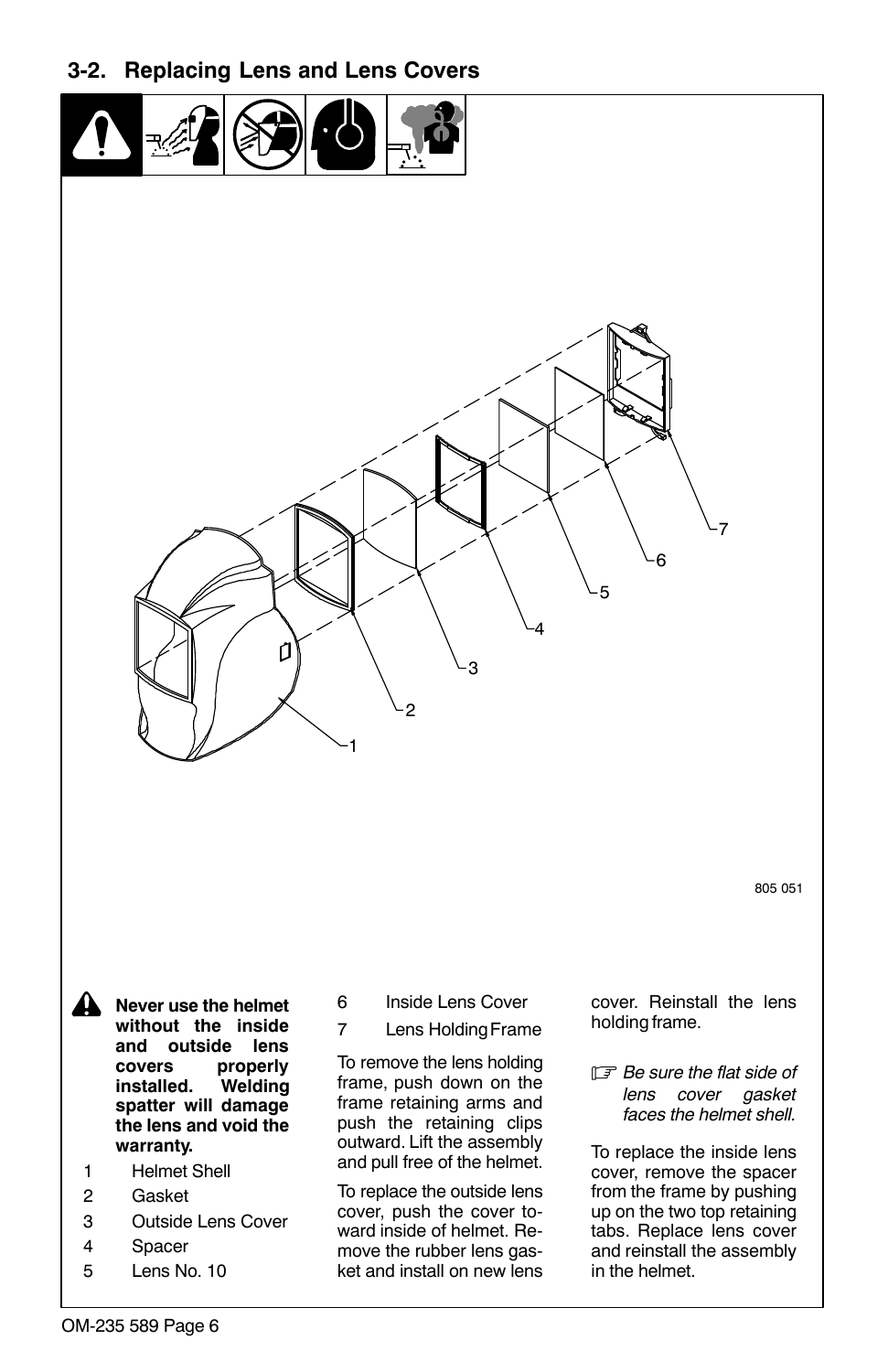### <span id="page-8-0"></span>**3-3. Installing Optional Magnifying Lens**

1

**d** Ő.



1 Optional Magnifying Lens

Starting at the top, slide magnifying lens into the helmet retaining brackets. Align the magnifying lens with the auto-darkening lens assembly.

Reverse procedure to remove magnifying lens.

- *To prevent lens fogging, install flat side of magnifying lens toward auto-darkening lens.*

# **SECTION 4 − MAINTENANCE**

#### *NOTICE* − *Never use solvents or abrasive cleaning detergents.*

The helmet requires little maintenance. However, for best performance clean after each use. Using a soft cloth dampened with a mild soap and water solution, wipe the cover lenses clean. Allow to air dry. Occasionally, the filter lens should be cleaned by gently wiping with a soft, dry cloth.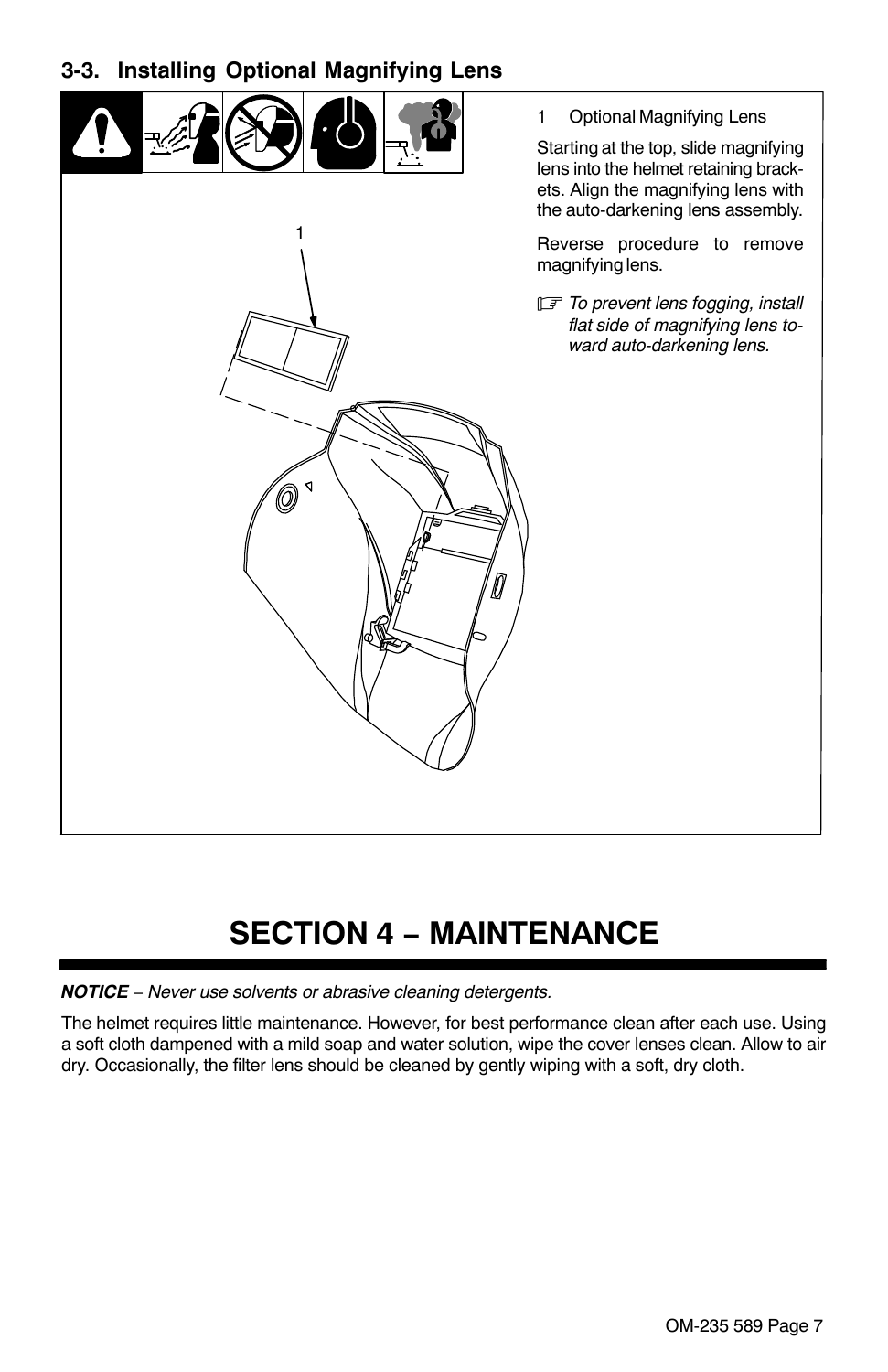## **SECTION 5 − PARTS LIST**

<span id="page-9-0"></span>

805 051

**Figure 5-1. MP-10 Passive Welding Helmet**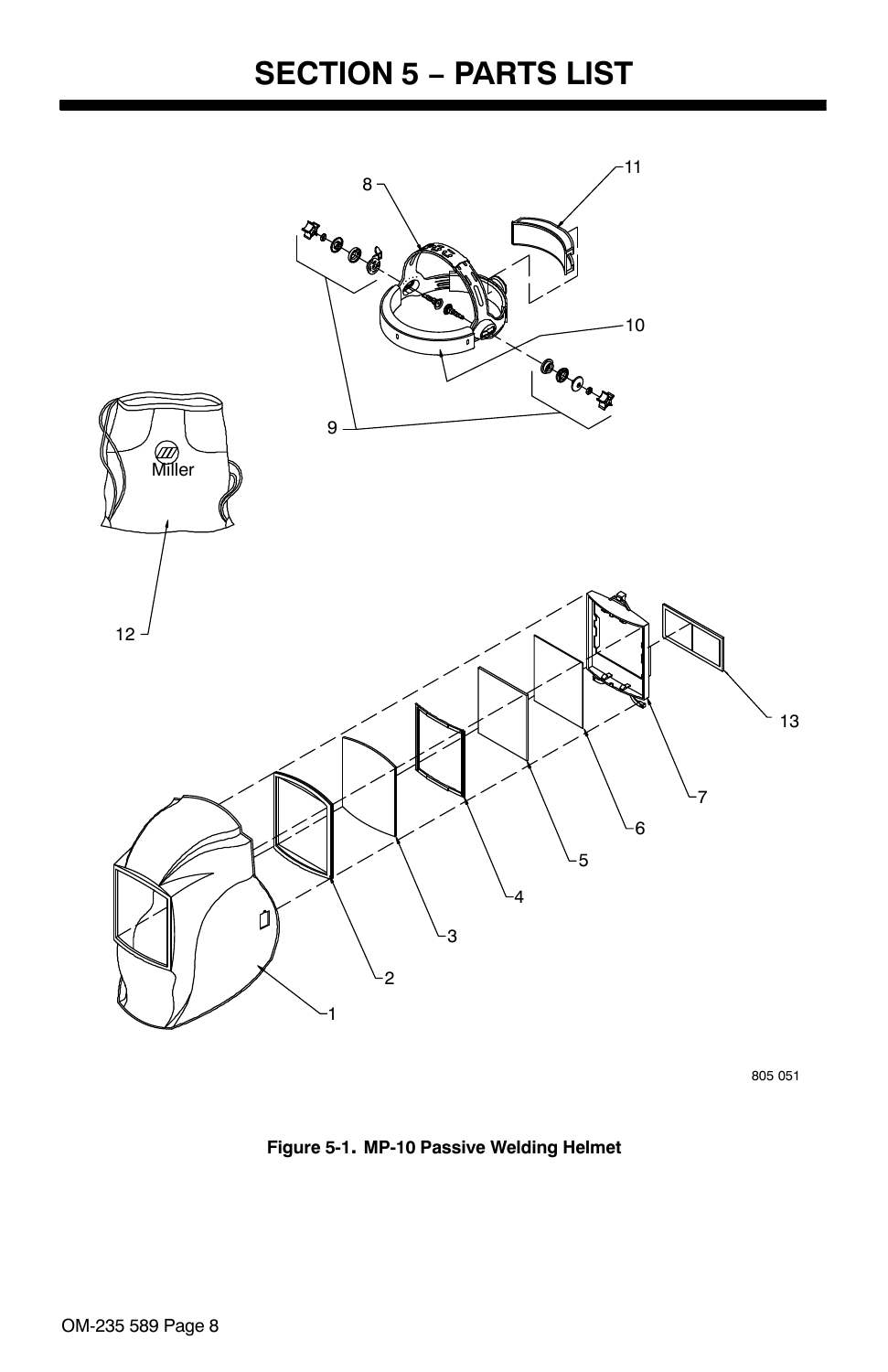| Figure 5-1. MP-10 Passive Welding Helmet |  |  |
|------------------------------------------|--|--|
|                                          |  |  |

<span id="page-10-0"></span>

| 3  216326Lens Cover, Frt 4-11/16 In X 5-5/8 In            |
|-----------------------------------------------------------|
|                                                           |
|                                                           |
| 6  235628Lens Cover, In 4-1/2 In X 5-1/4 In (MP-10) 1     |
|                                                           |
|                                                           |
|                                                           |
|                                                           |
|                                                           |
|                                                           |
|                                                           |
|                                                           |
| ♦ 259637 Adapters, Slotted Hard Hat (Not Shown)  1        |
|                                                           |
|                                                           |
|                                                           |
|                                                           |
|                                                           |
|                                                           |
|                                                           |
|                                                           |
| ♦236052 Kit, Digital Elite Auto-Darkening Lens Upgrade  1 |
|                                                           |
| ♦ Optional                                                |

## **SECTION 6 − LIMITED WARRANTY**

**LIMITED WARRANTY** – Subject to the terms and conditions below. Miller Electric Mfg. Co., Appleton, Wisconsin, warrants to its original retail purchaser that the new Miller equipment sold after the effective date of this limited warranty is free of defects in material and workmanship at the time it is shipped by Miller. THIS WARRANTY IS EXPRESSLY IN LIEU OF ALL OTHER WARRANTIES, EXPRESS OR IMPLIED, INCLUDING THE WARRANTIES OR MERCHANTABILITY AND FITNESS.

Miller fixed shade helmets are warranted for 30 days from the date of purchase. *Proof of purchase is required for warranty transactions so it is imperative that a copy of the original invoice or sales receipt be retained.*

#### **For warranty transactions, contact your Miller Distributor.**

Effective January 1, 2015